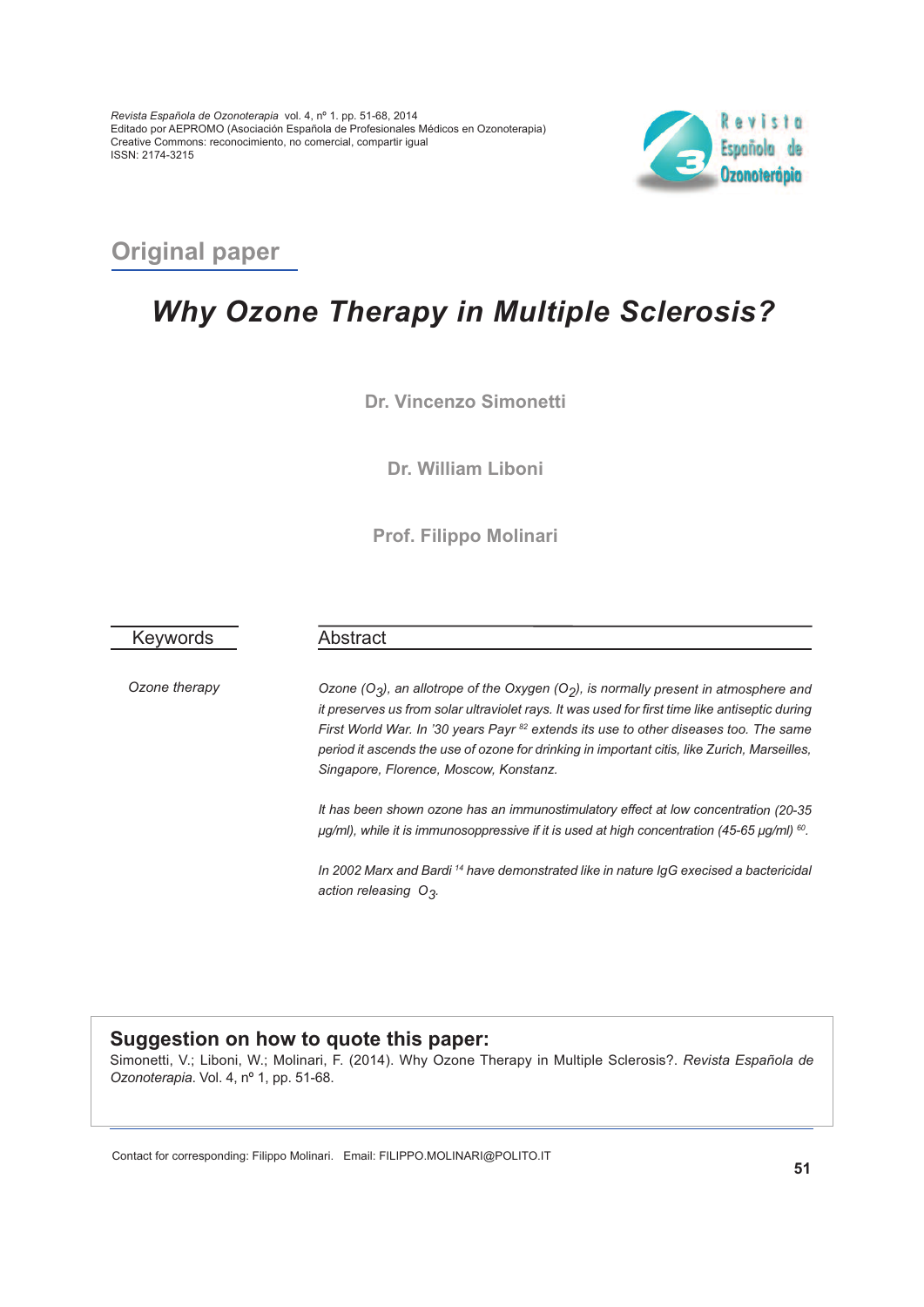### **Rational of therapy**

Ozone (O<sub>3</sub>), an allotrope of the Oxygen (O<sub>2</sub>), is normally present in atmosphere and it preserves us from solar ultraviolet rays. It was used for first time like antiseptic during First World War. In '30 years Payr <sup>82</sup> extends its use to other diseases too. The same period it ascends the use of ozone for drinking in important citis, like Zurich, Marseilles, Singapore, Florence, Moscow, Konstanz.

It has been shown ozone has an immunostimulatory effect at low concentration (20-35 μg/ml), while it is immunosoppressive if it is used at high concentration (45-65  $\mu$ g/ml) <sup>60</sup>.

In 2002 Marx and Bardi <sup>14</sup> have demonstrated like in nature IgG execised a bactericidal action releasing O<sub>3</sub>.

## **More Chemical Evidence for an Antibody Killing Mechanism**



Way ofABOx in human neutrophils: antibodies create. while oxidation way of water,  $(H<sub>2</sub>O<sub>2</sub>$  and  $O<sub>3</sub>)$  both with bactericide effect, fo action of phagocyte oxidase  $(Phox)$ . myeloperoxidase (MPO) and IgG. Picture with E.M. of bacterium E. Coli killed by antibody with way of the water oxidation: it's important morphology of breaking of cell wall and membrane after fagocitosis.

Bardi JS. News and Views; The Scripps Research Institute 2002

Numerous article have largely described anti-inflammatory effects <sup>34</sup>, analgesic <sup>38</sup>, antibacterial  $^{20,40-42,49,53,54,78,80}$ , virus-static  $^{17,27,66,67}$  and perfusion improvement of microcirculation  $^{59}$ , in addition to the subsequent disappearance of ischemic pain, the functional recovery of muscle and joint groups, the healing of trophic ulcers <sup>62,64</sup>: these effects contribute significantly to improve the quality of patients life, to make the most effective many pharmacological or rehabilitation therapy, to repair some iatrogenic damages 15,16,19,36,48,58,65.

In a study that we presented to IV world congress oxygen ozone therapy Rome 26-28 September 2013, using NIRS tecnology ( Near Intra Red Signal) , we have shown in 50 patients ( part of healthy part with varius brain disorders and with MS) ), an increase of activity on the signal of neurons cyt-c ( Cytocrome-c-oxidasi) 40 minutes after the end of reinfusion; it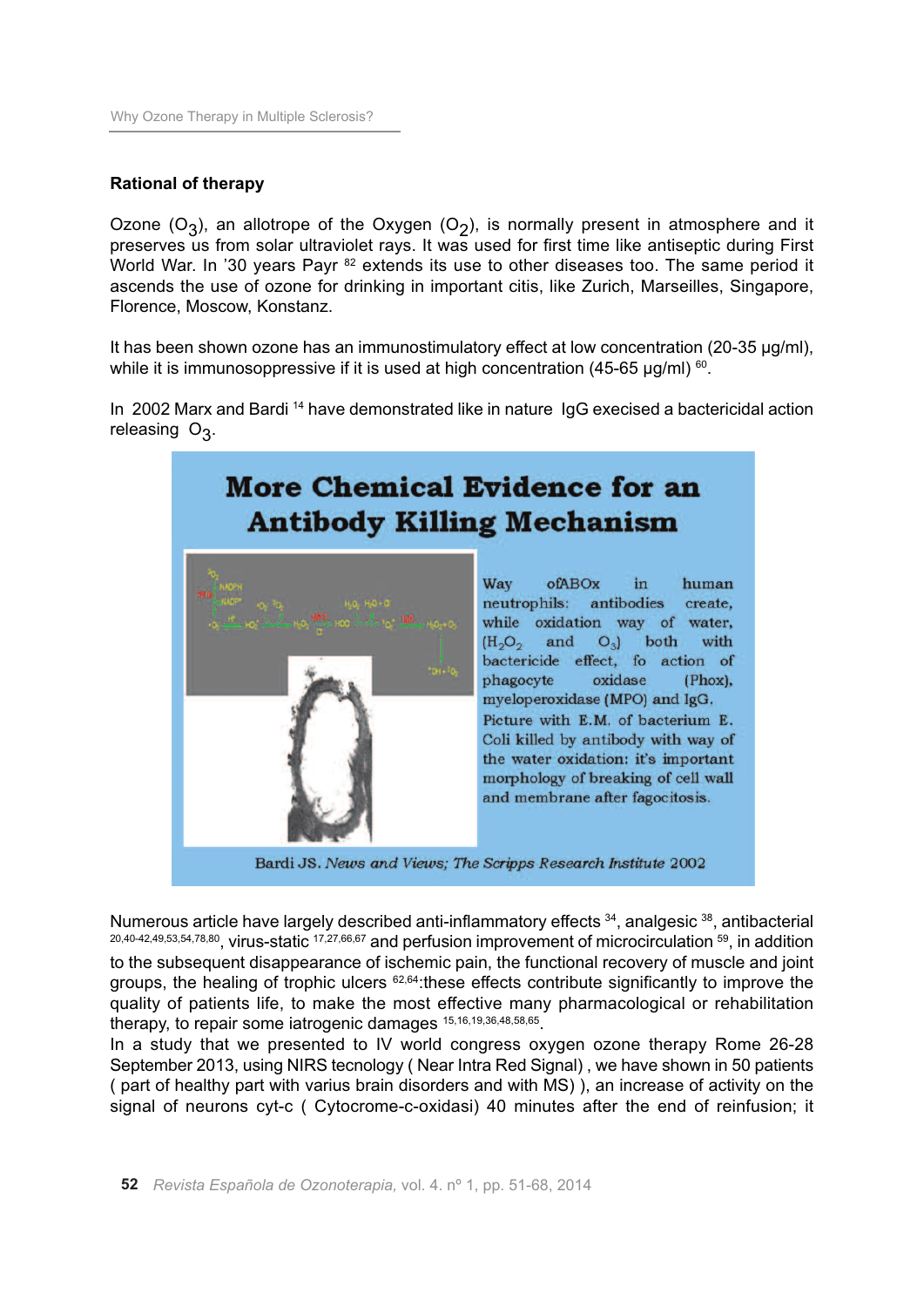demonstrates that ozon, activating mitochondrial metabolism with recovery of cyt-c in di brain reduces oxidative stress chronic. This effect was particularly evident in MS group due to the initial condition of hyper-oxidative stress and to lower levels of basal cyt-c. We believe that ozone may favor also the reduction of states of chronic oxidative stress at the basis of other neuro-vegetative diseases. The average values of cerebral oxygenation, measured by NIRS, are shown in the graph below. The NIRS technique allows measuring relative rather than absolute magnitude. Therefore, all the values reported, are reported at the initial monitoring, said "zero" instant.



Figure 1 Mean values of relative concentration of  $O_2$ Hb (red) and HHb (blue) in the eight windows of protocol analysis to monitoring of long-term effects. The error bars represent the standard error.

Figure 1 shows the time course of  $O<sub>2</sub>Hb$  and HHb concentration in the eight slots listed above. You can see how starting from the window V in particular (corresponding to 20 minutes after reinfusion), the concentration of oxygenates hemoglobin has a marked increse. Concentration of O<sub>2</sub>Hb in V window is the first to be statistically superior than in I window (initial baseline) (Student test,  $p < 0.05$ ). The concentration of deoxygenated hemoglobin HHb is decreasing since the beginning of the protocol. Already in III window (beginning of reinfusion of oxygenated blood), concentration of HHb is statistically lower than baseline ( $p < 0.05$ ).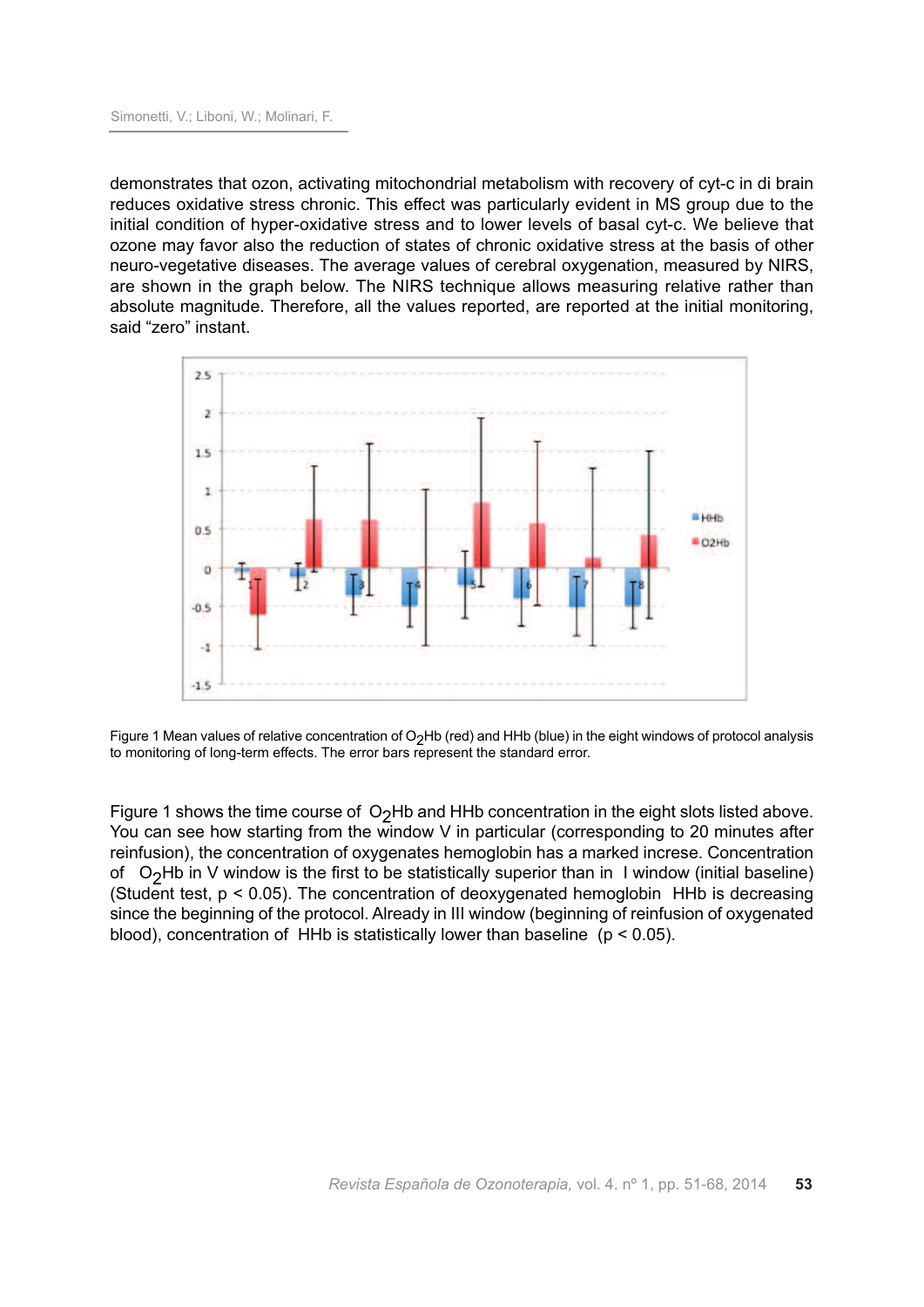## **OZONO: HERPES SIMPLEX-1** morphological alteration of the core icosahedral capsid



FIGURE 12. Transmission electron micrograph analysis of herpes simplex virus type-1 in 100% DPBS, treated with 1200 ppmv ozone for 15 min. HSV-1 was treated with 1200 ppmv ozone, oxygen flow rate of 2000 ml/min and fluid pump rate of 252 ml/min. Samples were negatively stained with PTA and micrographs were taken at 52,000X, 120 kV and enlarged with Adobe Photoshop. The disrupted morphology of the icosehedral nucleocapsid is seen in (A, B, and C).

Ohime S. Brigham Young University, 2005

Improving perfusion of the microcirculation allows optimization in the use of oxygen and glucose 39, stimulates activation and disposal of catabolites, which accumulate that contribute to inflammatory noxa. Furthermore Amato  $2$  has shown that the hemoreologic properties of ozone43,68,77 are greater than those of pentossifilline. Insulin-dependent diabetic patients, already during cycle of MAT (= Major Autohemotherapy), often had to reduce the therapeutic dose of insulin and antihypertensive drugs.

Bocci and Sammartino 3,6,10 have documented that ozone, in right doses, not only does not seem to induce side effects, but induce san activation of enzymes (catalasi, superoxidodismutasi, glutathione...) instructed to inactivate free radicals 3,6,26. The final effect of activation of glutathione is reduction of disulfide bridges, with an effect of repairing proteins<sup>52</sup>.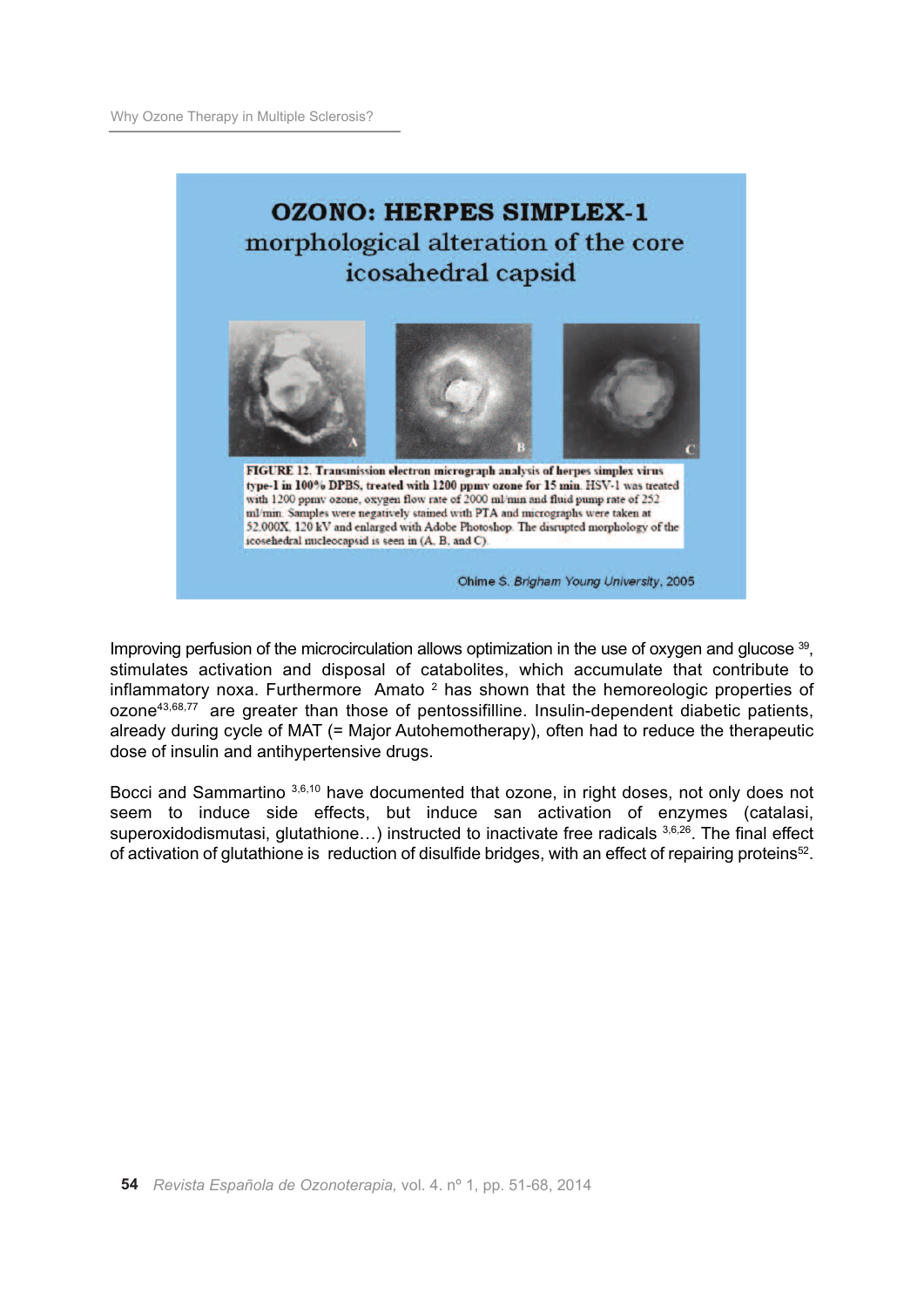

A decreased activity of antioxidant enzymes is present in renal failure (superoxide dismutase, catalase, glutathione peroxidase) , followed by an inevitably oxidative stress and an increased inflammatory response $81$ . The effects of antioxidants and anti-inflammatory hemoreologic of ozone help to improve the deficit situation described above  $70,76$ .

These results were crucial to stimulate us to experience the oxygen-ozone therapy as well as in vascular and degenerative diseases of the brain, even in autoimmune neurological disorders. The MAT bring significant clinical improvements, which allow a reduction, if not the suspension of corticosteroids and NSAIDs in patients with rheumatoid arthritis 33; clinical cure of recurring herpes skin infections in clinical particularly severe, a marked improvement in the pathology of asthma, such to allow a reduction of the load pharmacological.

In a study on the effect of ozone immunomodulatory published in  $2001<sup>13</sup>$ , we have observed changes in lymphocyte subpopulations of 38 patients: results of particular interest are the data on the population examined 13 patients suffering from demyelinating disease and autoimmune (10 subjects with multiple sclerosis and 3 with rheumatoid arthritis). These patients were subjected periodically for 6 years in MAT. The analysis of the findings showed that T cells "helper / inducer" (subpopulation CD4 +), indicating adequate immune competence, were stable over time, and those related to activated T cells (subpopulation CD3 + HLA-DR +) were not increased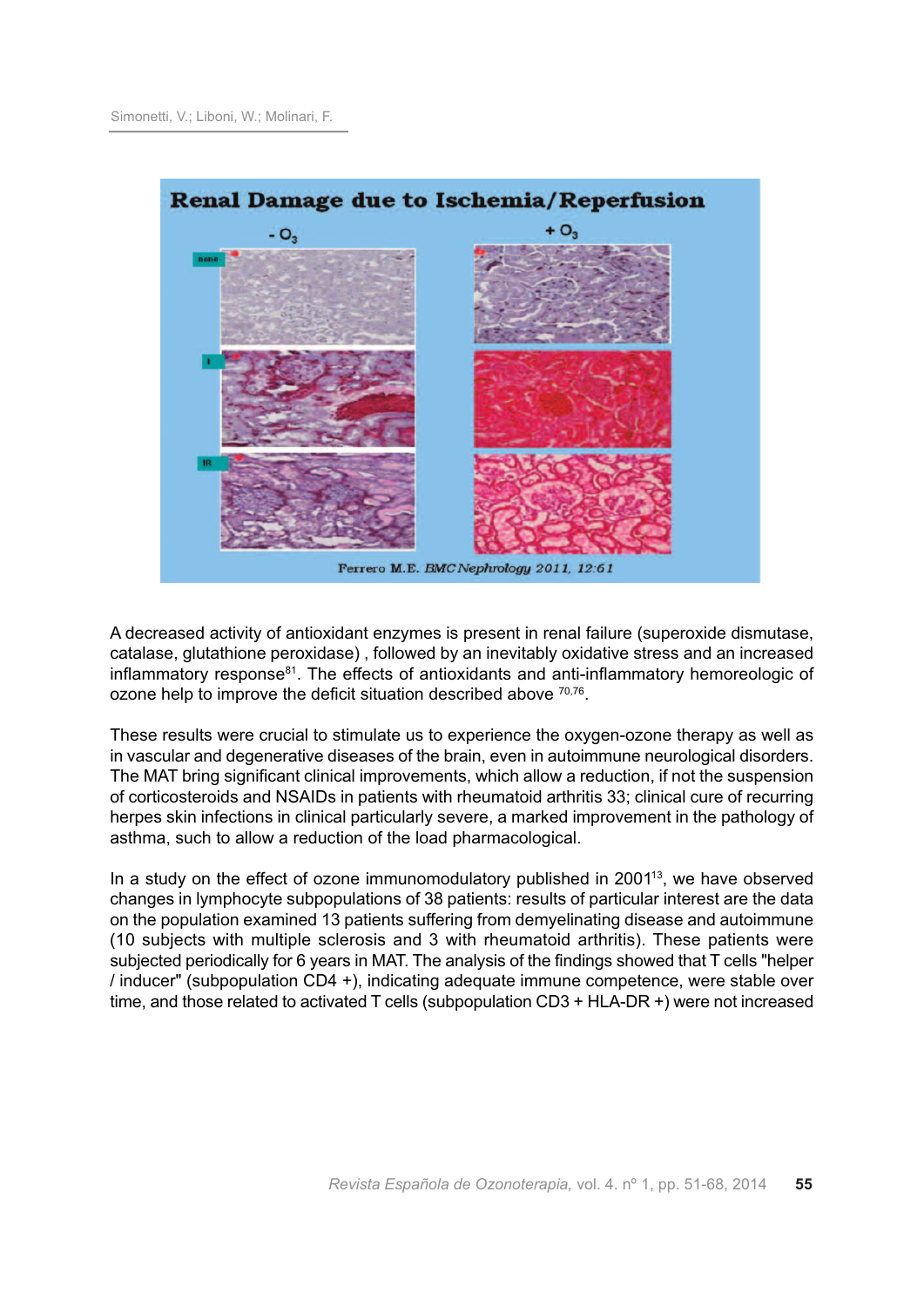### Concentrazioni (x10^9/L) medie delle sottopopolazioni linfocitarie e rapporto CD4+/CD8+ prima e dopo il trattamento con ossigenoozono

| Sottopopolazioni linfocitarie                                  | Prima | Dopo  | P     |
|----------------------------------------------------------------|-------|-------|-------|
| $CD3+$<br>(linfociti T)                                        | 1,477 | 1,570 | 0,270 |
| CD3 + CD4 +<br>(T helper/inducer)                              | 0.994 | 1,103 | 0,078 |
| $CD3 + CD8 +$<br>(T suppressor/citotoxic)                      | 0,474 | 0.438 | 0,442 |
| $CD19+$<br>(linfociti NK)                                      | 0,255 | 0.227 | 0,302 |
| CD3 <sup>+</sup> HLA DR <sup>+</sup><br>(linfociti T attivati) | 0,029 | 0.029 | 1     |
| CD4+ /CD8+                                                     | 2.371 | 2,821 | 0.045 |

Il test T di Student evidenzia l'aumento significativo del rapporto CD4+/CD8+ e la stabilità della sottopopolazione linfocitaria CD3+ HLA DR+, indice di attività autoimmunitaria.

V. Simonetti, W. Liboni, P. Biancotti, A. Grillo. La malattia ischemica periferica (Franco Manusia), Tip Aurelia Grossetto, novembre 2001

Ohtsuka in 2006 showed that the ozone, at low concentrations, increases the ratio CD4+ / CD8+, because it stimulates the activity of T lymphocytes, whereas at higher concentrations leads to an increased production of anti-inflammatory cytokines, which is followed by a reduction of the CD14+, which normally appear already reduced in inflammatory diseases as they are recruited by cytokines in the peripher <sup>57</sup>.

Mezey and others have shown that stem cells from the bone marrow of adult animals transplanted in the brain of rats suffering from lymphoid leukemia, generate different types of brain cells, including endothelial cells, and white matter neurons, mainly in the hippocampus and cerebral cortex<sup>87</sup>. According to some Bocci Lops induced by ozone would come up to the "substantia nigra", by activating stem cells silent and it would cause the differentiation together with a up regulation of cellular synthesis of antioxidant enzymes, crucial for a rebalancing of the cellular redox system. Probably these effects are due to an increase in the release of dopamine and / or neuronal growth factors determined precisely by Lops<sup>86</sup>.

The clinical efficacy of ozone therapy and found no side effects<sup>28,30</sup>, instead often present in many other drug therapy protocols, the clear successes of pain symptoms muscle, joint, astheniform, intercurrent infections and lymphedema<sup>12</sup>, we have driven to test the application of ozone therapy in patients with multiple sclerosis (MS), after informed consent of the patient.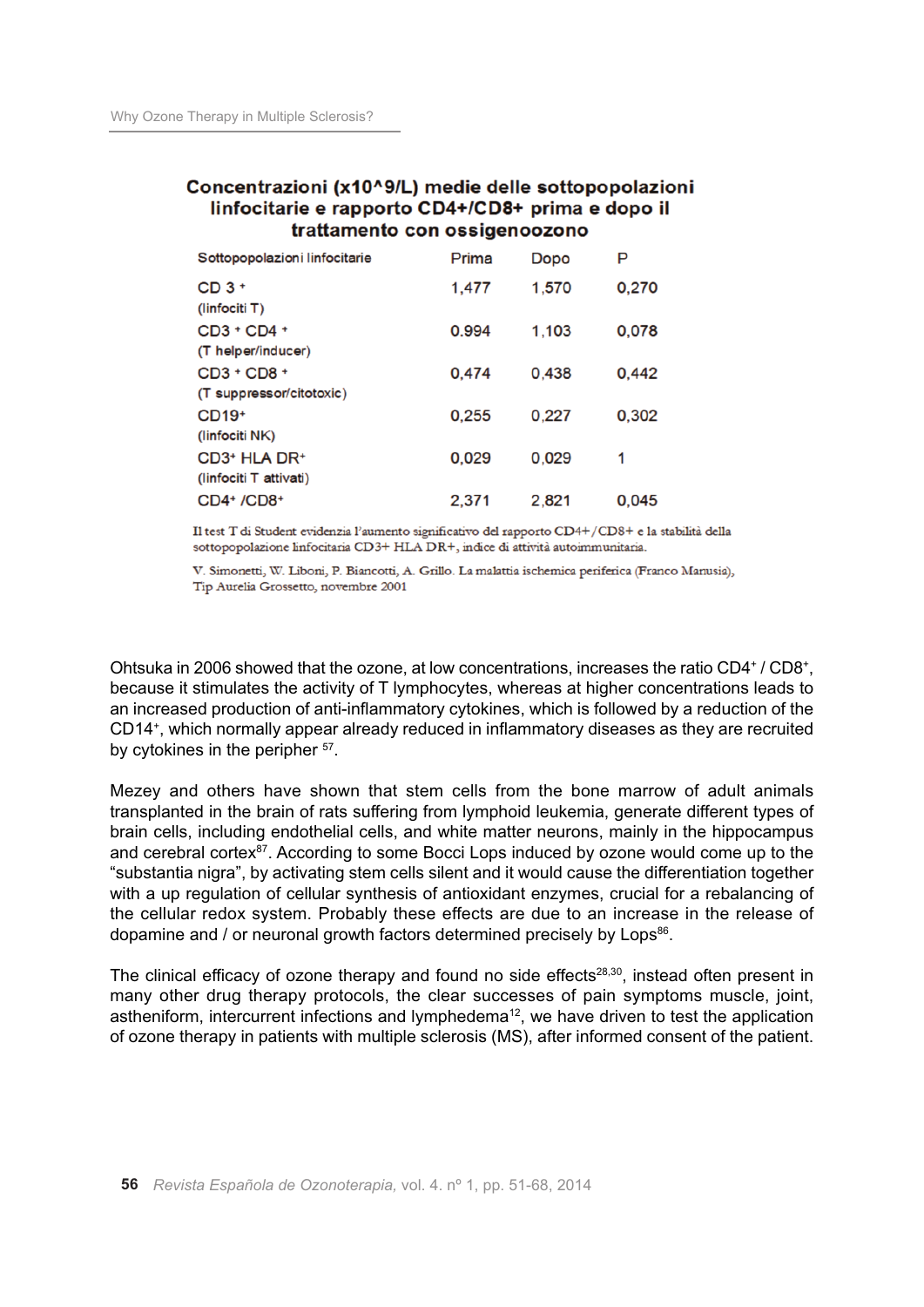

MULTIPLE SCLEROSIS<sup>12</sup>

Multiple sclerosis (MS) is a disease characterized by chronic inflammation and selective destruction of myelin in the central nervous system. The multifocal scarring typical of this disease are called plaques.

The incidence is 1/1.100 inhabitants. In Italy there are 54,000 patients and 1,800 new cases are diagnosed annually. The age of onset is between 15 and 50 years, most often between 20 and 30 years. In recent years we are seeing early even in subjects with more than 60 years. It is more common in women with a female / male ratio of 2:1. The most aggressive forms, however, are more common in men.

It is believed that the etiology is autoimmune , with a susceptibility determined by genetic and environmental factors such as viral infections, chronic poisoning by heavy metals and possibly a metabolic imbalance . In 2009, Prof Zamboni has speculated that an obstacle to the jugular venous outflow could be in correlation with the event and / or with the progression of MS. This hypothesis has been validated by several authors<sup>100, 101, 102</sup>, but has not yet shared by many neurologists . We have noticed an obstructed outflow of the jugular veins in over 80% of the patients examined . As the venous defect is not the same in all patients, nor by extension or by type, we believe that percutaneous balloon angioplasty alone may not be sufficient to correct the flaw of all. In fact, we found small valvular thickening, hypoplasia more or less extensive,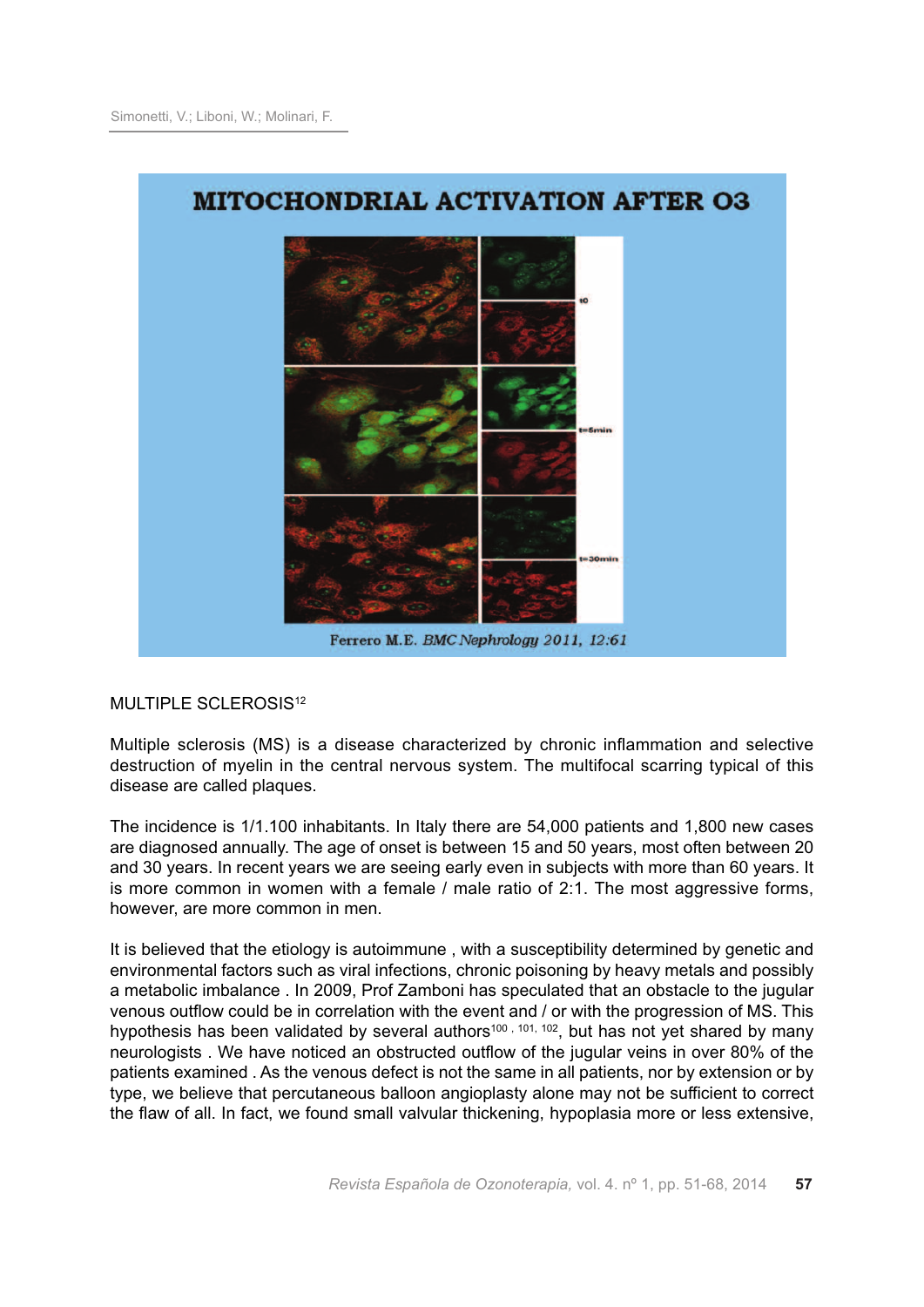markets and abnormal bifid into the subclavian... there seems to justify the clinical improvements, often not lasting after percutaneous angioplasty simple: you have to search for vascular surgical techniques and prosthetic materials other than those used so far. Remains to be seen whether the slow flow of the jugular is a cause, contributing cause or consequence of inflammatory disease brain.

As far as genetic predisposition, have been observed more than 140 mutations of genes: it seems that the mutation loci IL7R and IL2R (receptors for interleukins 7:02 respectively), increase by 30% the risk of developing the disease. This would explain the nature of the immune pathology, since the IL7R is involved in the activity of regulatory T cells, capable of suppressing the immune response. IL2R, however, facilitate the expression of MS, but I diabetes and autoimmune thyroiditis<sup>88</sup>. It has been demonstrated the presence of Epstein Barr virus in all plaques at autopsy from patients with multiple sclerosis<sup>97</sup>. Moreover, it seems also involved Herpes virus type 6A in relapsing-remitting<sup>98</sup>.

In most cases, the MS starts with recurrent attacks of focal neurological dysfunction, which may last weeks or months, with a subsequent recovery of variable degree. In other cases, the disease presents with a slowly progressive neurological deterioration. Stressful conditions lead to a worsening of symptoms.

The manifestations are variable and include: weakness and / or sensory symptoms affecting a limb, visual difficulties, abnormal gait and coordination, urinary urgency or frequency, important asthenia. The most common sensory disturbances are localized paresthesias , sensations of " needle puncture " or " falling asleep " of a limb. Optic neuritis may cause fogging or blurring of vision , often associated with pain retro orbital. The involvement of the brain stem can cause diplopia , nystagmus , dizziness, facial pain, facial numbness and weakness , emispasmo or myokymia . The cerebellar involvement instead causes ataxia, tremor and dysarthria . The symptom of Lhermitte , ie a feeling of electric shock due to the flexion of the neck , is due to involvement of the cervical cord.

MS is a chronic disease. After about 15 years after diagnosis 20% of the cases has not functional limitations, in about half of patients the disease has progressed to secondary progressive MS with a need for assistance in walking.

For the purposes of diagnosis are needed medical history, neurological examination and magnetic resonance imaging of the brain. They are certainly useful for a differential diagnosis evoked potentials and examination of the cerebrospinal fluid. There are 4 types of MS:

1) relapsing-remitting MS: recurrent attacks of neurological dysfunction with or without recovery. Not observed between the progression of neurological attacks

2) secondary progressive, starting with a picture of relapsing-remitting MS, but evolves gradually progressive

3) progressive primitive gradual progression of disability from the outset, affects approximately 15% of cases

4) progressive-relapsing: rare form that begins with progressive trend of primitive type, with subsequent occurrence of relapses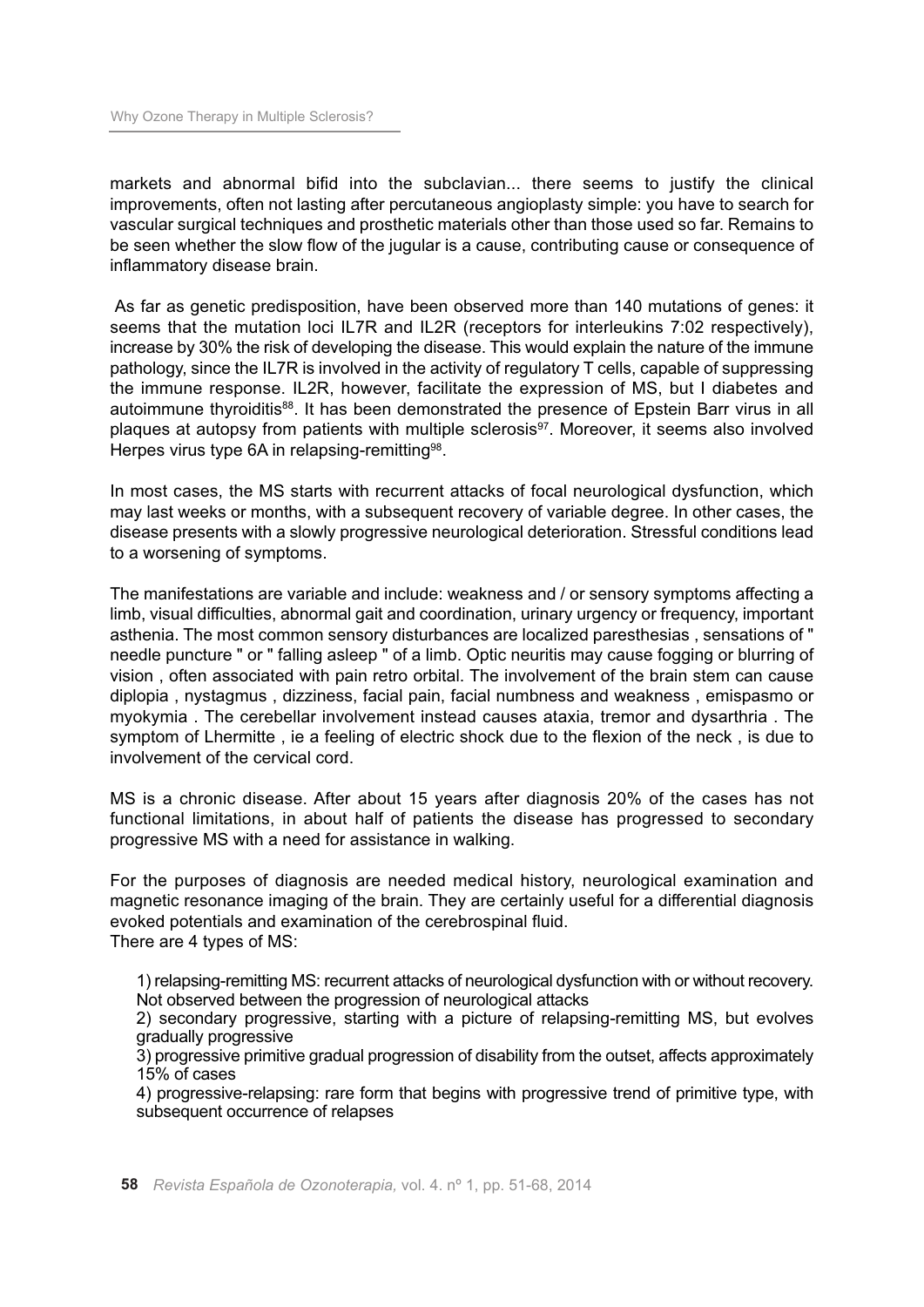Simonetti, V.; Liboni, W.; Molinari, F.

With regard to our series from 1996 to now, we have treated 43 MS patients including 23 progressive relapsing-remitting and 11 primary / secondary. Our end point was:

1) reduction of pain resulting from spasticity and / or postural changes

2) improvement of the sleep-wake rhythm

3) functional improvement of microcirculation venous lymphatic compromised by alterations in neuro-vegetative regulation and postural

4) improvement of neuro-vegetative functions and sphincters' control

5) slowing in the progression of the disease

6) improvement of kinesthetic

7) favorable influence on the timing of remission of pousses (especially short if treated within 72 hours of onset)

8) clinical cure urgent urination

It 'should be emphasized that the most obvious results were obtained in patients with relapsingremitting MS, and were more nuanced in those suffering from a progressive primary / secondary, characterized by chronicity of symptoms and relief of major changes in the brain parenchyma and medullary . This improvement is manifested clinically by a recovery more or less evident depending on the severity, depending, that is, if the inflammatory lesion is still confined to the white matter or gray matter interest already, and chronicity of the disease state reached.

The clinical observations of patients treated enable us to state that the current tables of disability (FIM Ashwort ...) do not provide for the gradual enough to highlight the benefits of ozone, which also appear to significantly improve the quality of life of patients. Our clinical results are consistent with the proposed objectives.

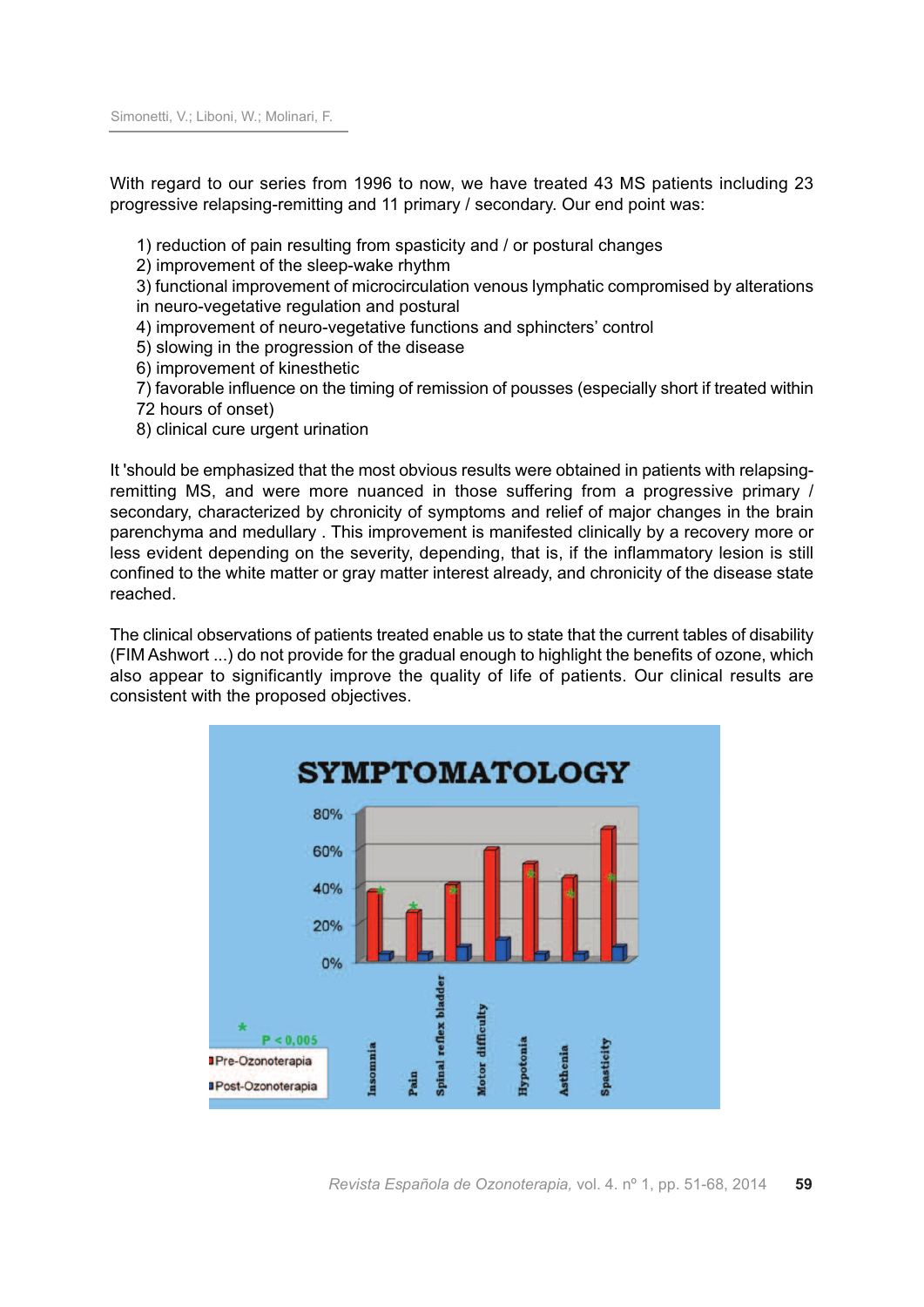### **PROTOCOL**

• Indications: relapsing-remitting MS

• Contraindications: pregnant women ( there are no studies on the possible teratogenicity effects of ozone ) , hyperthyroidism, deficiency of glucose -6 -phosphate dehydrogenase . • Interactions: not known interaction with other drugs

• Pharmacological action : anti-inflammatory and immunomodulatory effects 13,5734, muscle relaxant, improving perfusion of the microcirculation <sup>59</sup>, activation of the mitochondrial antioxidant system, making it much more effective drug therapies <sup>37</sup> or rehabilitation as it improves both the use and metabolism , while also allowing them a dose reduction , and the ability to repair some damage iatrogenic <sup>15,16,19,36,48,58,65</sup>. The reduction of spasticity and pain associated with the improvement of the autonomic functions and sphincter control, improving kinesthetic , reducing the time to remission of pousses and slowing the progression of the disease, involving a significant improvement in quality of life of these patients.

• Side effects: It is not nephrotoxic , hepatotoxic or not cardiotoxic , does not induce tumors or other metabolic disorders , does not increase the risk of thrombosis , it is not allergenic and does not induce the formation of autoantibodies 28-30 . The only side effects, in addition to those due to the needle puncture, can be consequent to emotional causes (vaso- vagal reflexes ) .

• Twenty MAT, 2/week, 120-240 gr + blood Ozone-Oxygen 120 - 240ml / 40-55mcgr/ml followed by 1 session every 50 - 60gg . In case of POUSSE : immediately MAT every 2 days until disappearance of symptoms POUSSE

### **CONCLUSIONS**

The Ozone, because of its actions referred to above, is a valid therapy for the pathophysiological changes and symptoms in the MS where it can make a significant improvement in the quality and expectancy of life, with no side effects and low cost therapeutic intervention. We believe that his association with the commonly used treatment protocols may improve clinical outcomes with a lower incidence of side effects. In addition, ozone therapy could represent a real therapeutic alternative for patients who can not be subjected to traditional drug treatment.

### **REFERENCES**

1) Amato G. Valutazione dell'efficacia dell'ozonoterapia nel trattamento delle flebopatie degli arti inferiori. Impiego Ospedaliero - sezione scientifica 1992

2) Amato G. Valutazione dell'efficacia dell'ozonoterapia nelle arteriopatie croniche ostruttive degli arti inferiori: confronto con la terapia con Pentossifillina. Acta Toxic Ther, 1996;17:2-3

3) Bocci V. Verso una razionalizzazione dell'ozonoterapia. Acta Toxic Ther, 1996;17:2-3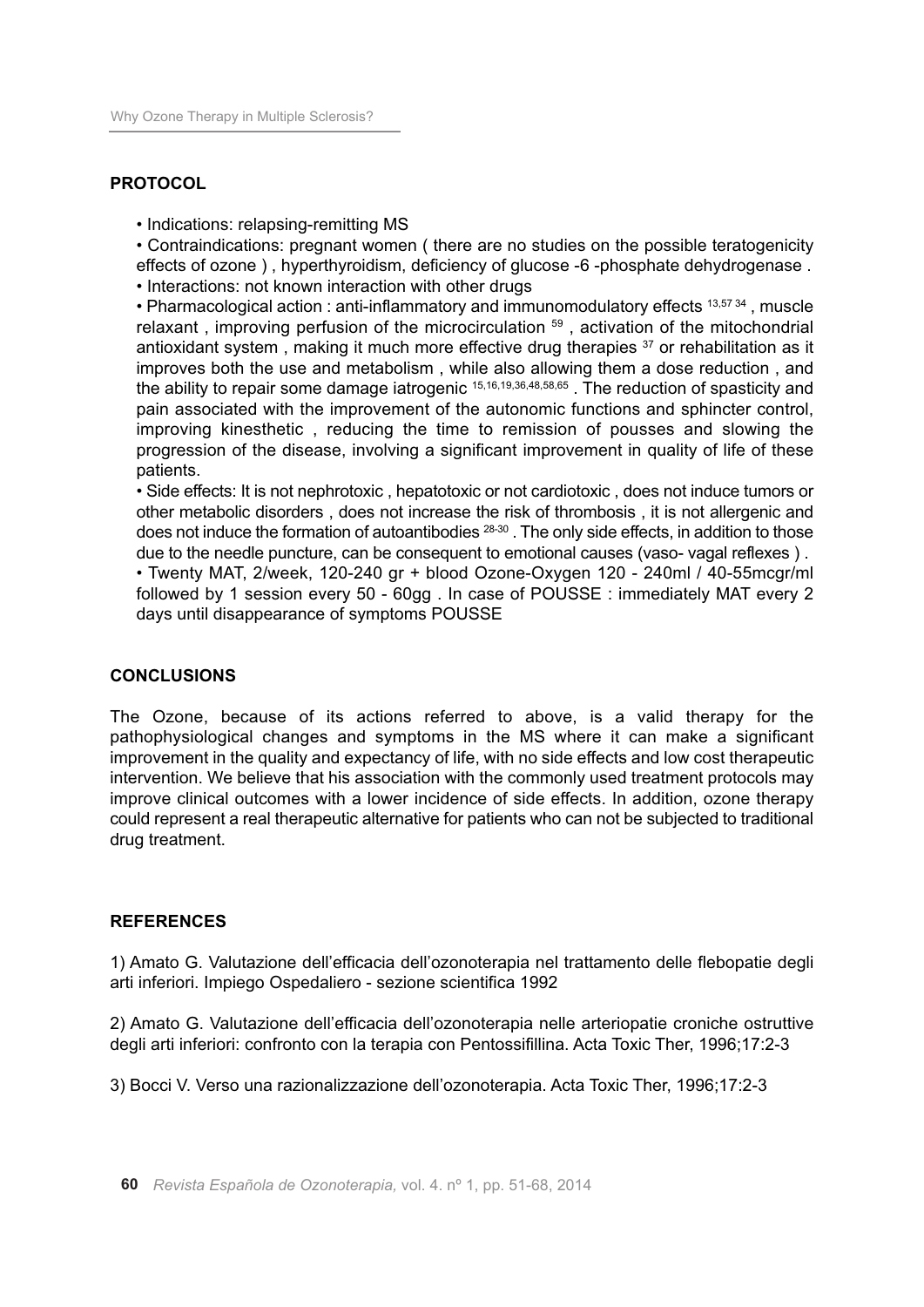4) Iliakis E. Utilizzo dell'ossigeno-ozonoterapia nella pratica ortopedica. Acta Toxic Ther, 1996;17:2-3

5) Lettieri B. Efficacia dell'ozonoterapia nella prevenzione della recidiva dell'infarto miocardico. Acta Toxic Ther 1996; 17:2-3

6) Sammartino A, Portolano. Biochimica e fisiologia dell'ozono. Acta Toxic Ther 1996;17:2-3

7) Raso A. Manuale di medicina e chirurgia vascolare. Ed Minerva Medica 1990

8) Riva Sanseverino E. Effects of oxygen-ozonotherapy on age-related degenerative retinal maculopathy. Panminerva Medica 1990; 32:77-84

9) Rokitansky O. Ossigeno-ozonoterapia nelle arteriopatie. Atti II congresso nazionale di ossigeno-ozonoterapia – Bergamo 19/10/'85

10) Sammartino A, Luongo C. Monitoraggio dei parametri bioumorali negli epatopatici cronici trattati con ozonoterapia. Acta Toxic Ther 1996; 17:2-3

11) Valdenassi, Richelmi, Franzini M. L'ossigeno-ozonoterapia nell'insufficienza venosa cronica: studio clinico di efficacia e tollerabilità. Flebologia 1995

12) Kesserling J. Multiple Sclerosis. Cambridge University Press 1997

13) Simonetti V, Liboni W, Biancotti P, Grillo A. La malattia ischemica periferica. Manusia F Tip Aurelia 2001

14) Marx J. Antibodies kill by producing Ozone. Science, 2002; 298:1319

15) Ajamieh HH, Menéndez S, Martínez-Sánchez G, Candelario-Jalil E, Re L, Giuliani A, Fernández OS. Effects of ozone oxidative preconditioning on nitric oxide generation and cellular redox balance in a rat model of hepatic ischaemia-reperfusion. Liver Int 2004; 24(1):55-62.

16) Barber E, Menendez S, Leon OS, Barber MO, Merino N, Calunga JL, et al. Prevention of renal injury after induction of ozone tolerance in rats submitted to warm ischemia. Mediators Inflamm 1999; 8:37–41

17) Bassi P, Strascini S. Ozone in the treatment of Herpes zoster. Riv Neurobiol 1982; 28(3-4): 328-333

18) Bezrukova IV, Petrukhina NB, Voinov PA. Experience in medical ozone use for root canal treatment. Stomatologiia (Mosk) 2005;84(6):20-2

19) Bocci V, Brito GS. Ozone therapy in critical patients. Rational of the therapy and proposed guidelines. Rivista Italiana di Ossigeno-Ozono terapia 2006; 5:7-11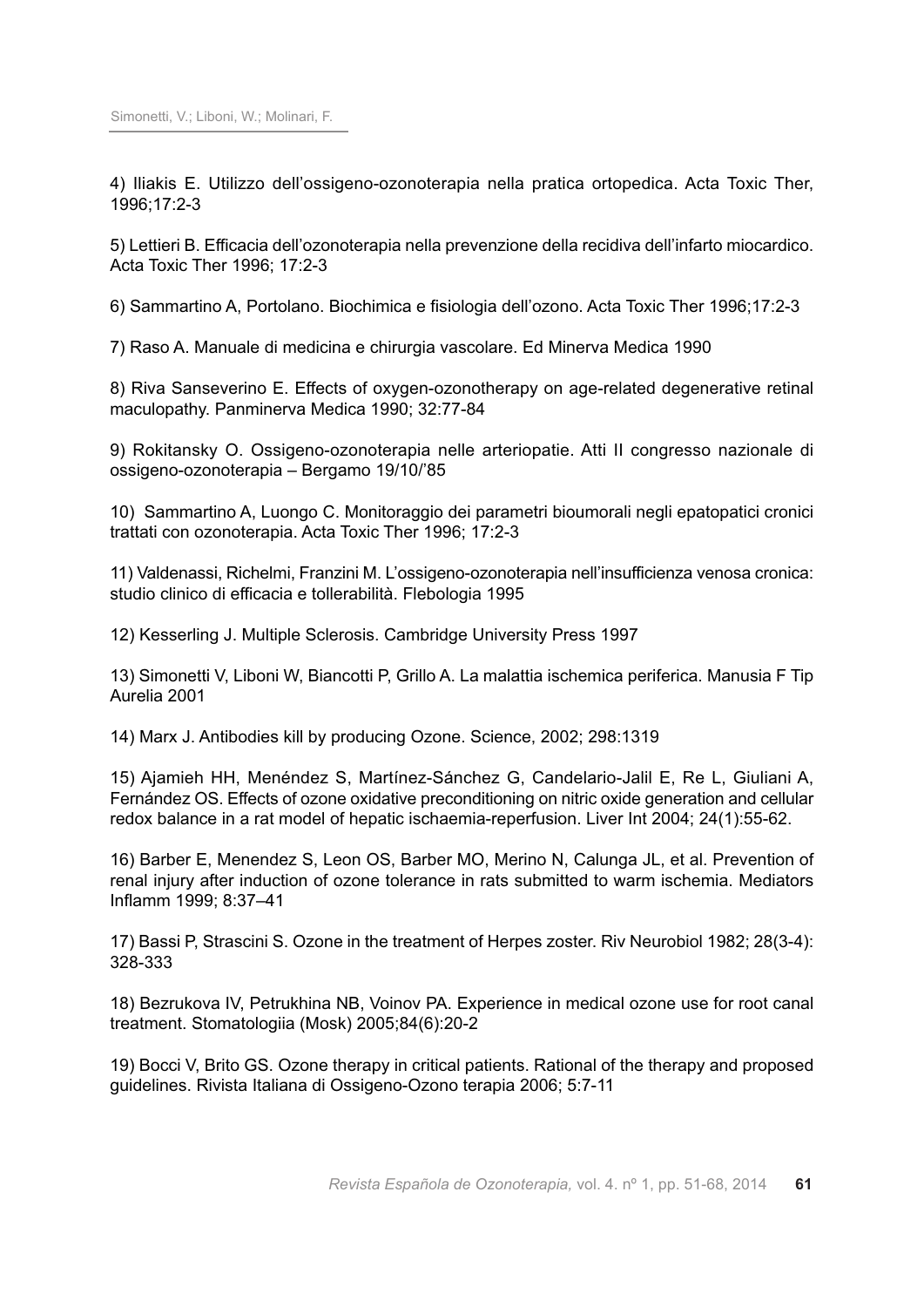20) Bocci V, Di Paolo N, Cappelletti F, Petrini G, Gaggiotti E. Necrotizing fasciitis successfully treated with extracorporeal blood oxygenation and ozonization (EBOO). Int J Artif Organs 2002; 25(12):1194-8.

21) Bocci V, Di Paolo N, Salvo DP, Palasciano G, Biagioli M, Meini S, Galli F, Ciari I, Maccari F, Cappelletti F, Di Paolo M, Gaggiotti E. Extracorporeal blood oxygenation and ozonation (EBOO): a controlled trial in patients with peripheral artery disease. Int J Artif Organs 2005; 28(10):1039-50.

22) Bocci V, Larini A. Effects of ozone on isolated peripheral blood mononuclear cells. Toxicol In Vitro 2005;19(1):55-61.

23) Bocci V, Luzzi E, Corradeschi F, Paulesu L, Di Stefano A. Studies on the biological effects of ozone: 3. An attempt to define conditions for optimal induction of cytokines. Lymphokine Cytokine Res 1993;12:121–6

24) Bocci V, Paulesu L. Studies on the biological effects of ozone 1. Induction of interferon gamma on human leucocytes. Haematologica 1990; 75:510–5

25) Bocci V, Travagli V, Zanardi I. A realistic evaluation of the action of ozone on whole human blood. Int J Biol Macromol. 2006; 39(4-5):317-20

26) Bocci V, Valacchi G, Corradeschi F, Aldinucci C, Silvestri S, Paccagnini E, et al. Studies on the biological effects of ozone: 7. Generation of reactive oxygen species (ROS) after exposure of human blood to ozone. J Biol Regul Homeost Agents 1998; 12:67–75

27) Bocci V. Does ozone therapy normalize the cellular redox balance? Implications for therapy of human immunodeficiency virus infection and several other diseases. Med Hypotheses 1996;46:150–154

28) Bocci V. Is it true that ozone is always toxic? The end of a dogma. Toxicol Appl Pharmacol 2006; 216(3):493-504

29) Bocci V. Ozone as a bioregulator. Pharmacology and toxicology of ozonetherapy today. J Biol Regul Homeost Agents 1996; 10(2-3):31-53

30) Bocci V. Ozone as Janus: this controversial gas can be either toxic or medically useful. Mediators of Inflammation 2004; 13(1):3-11

31) Bocci V. Ozonetherapy as a possible biological response modifier in cancer. Forsch Komplementarmed (Research in Complementary Medicine) 1998; 5:54–60

32) Bonetti M, Fontana A, Coticelli B, et al. Intraforaminal O2–O3 versus periradicular steroidal infiltrations in lower back pain: randomized controlled study. Am J Neuroradiol 2005; 26:996– 1000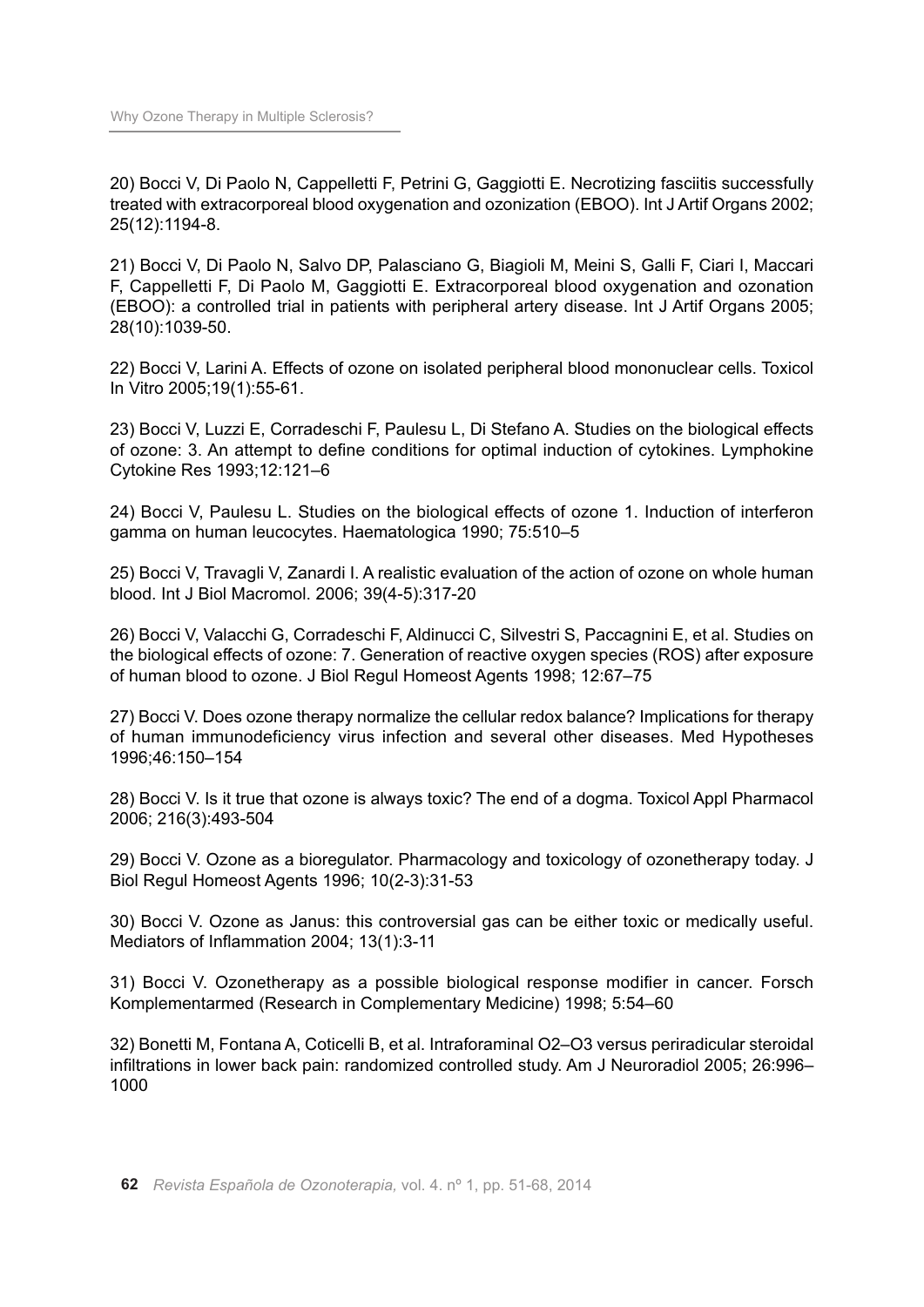33) Chang JD, Lu HS, Chang YF, Wang D. Ameliorative effect of ozone on cytokine production in mice injected with human rheumatoid arthritis synovial fibroblast cells. Rheumatol Int. 2005; 26(2):142-51

34) Christian DL, Chen LL, Scannell CH, Ferrando RE, Welch BS, Balmes JR. Ozone-induced inflammation is attenuated with multiday exposure. Am J Respir Crit Care Med 1998;158:532– 537

35) Chuprunova IN. Osteoplasty and ozone therapy in the treatment of a severe degree of generalized periodontitis. Stomatologiia (Mosk) 1996; Spec No:90-1

36) Clavo B, Gutiérrez D, Martín D, Suárez G, Hernández MA, Robaina F. Intravesical ozone therapy for progressive radiation-induced hematuria. J Altern Complement Med 2005; 11(3):539-41

37) Clavo B, Perez JL, Lopez L et al. Ozone therapy for tumor oxygenation: a pilot study. eCAM 2004; 1(1):93-98

38) Clavo B, Perez JL, Lopez L, Suarez G, Lloret M, Rodriguez V, et al. Effect of ozone therapy on muscle oxygenation. J Altern Complement Med 2003;9:251–6

39) Coppola L, Giunta R, Verrazzo G, Luongo C, Sammartino A, Vicario C, Giugliano D. Influence of ozone on haemoglobin oxygen affinity in type-2 diabetic patients with peripheral vascular disease: in vitro studies. Diabete Metab 1995; 21(4):252-5

40) Daulbaeva AA, Baĭzakova GT. Effect of ozone on antibiotic sensitivity of microorganisms. Stomatologiia (Mosk) 2003; 82(2):36-8

41) Dobkin VG, Sadovnikova SS et al. Local ozone therapy in the complex surgical treatment of pulmonary and peural tuberculosis patients. Probl Tuberk 2001; (7): 18-20

42) Fedorov AA, Gromov AS, Sapronenok SV, Kurochkin VIu, Zhernakova ZM. Ozone therapy in gastroduodenal pathology associated with Helicobacter pylori. Vopr Kurortol Fizioter Lech Fiz Kult. 2006; 6:34-7

43) Giunta R, Coppola A, Luongo C, Sammartino A, Guastafierro S, Grassia A, et al. Ozonized autohemotransfusion improves hemorheological parameters and oxygen delivery to tissues in patients with peripheral occlusive arterial disease. Ann Hematol 2001; 80:745–8

44) Hernandez F, Menendez S, Wong R. Decrease of blood cholesterol and stimulation of antioxidative response in cardiopathy patients treated with endovenous ozone therapy. Free Radic Biol Med 1995;19:115–9

45) Jacobson JS, Grann VR, Gnatt MA, Hibshoosh H, Austin JH, Millar WS, Neugut AI. Cancer outcomes at the Hufeland (complementary/alternative medicine) klinik: a best-case series review. Integr Cancer Ther 2005; 4(2):156-67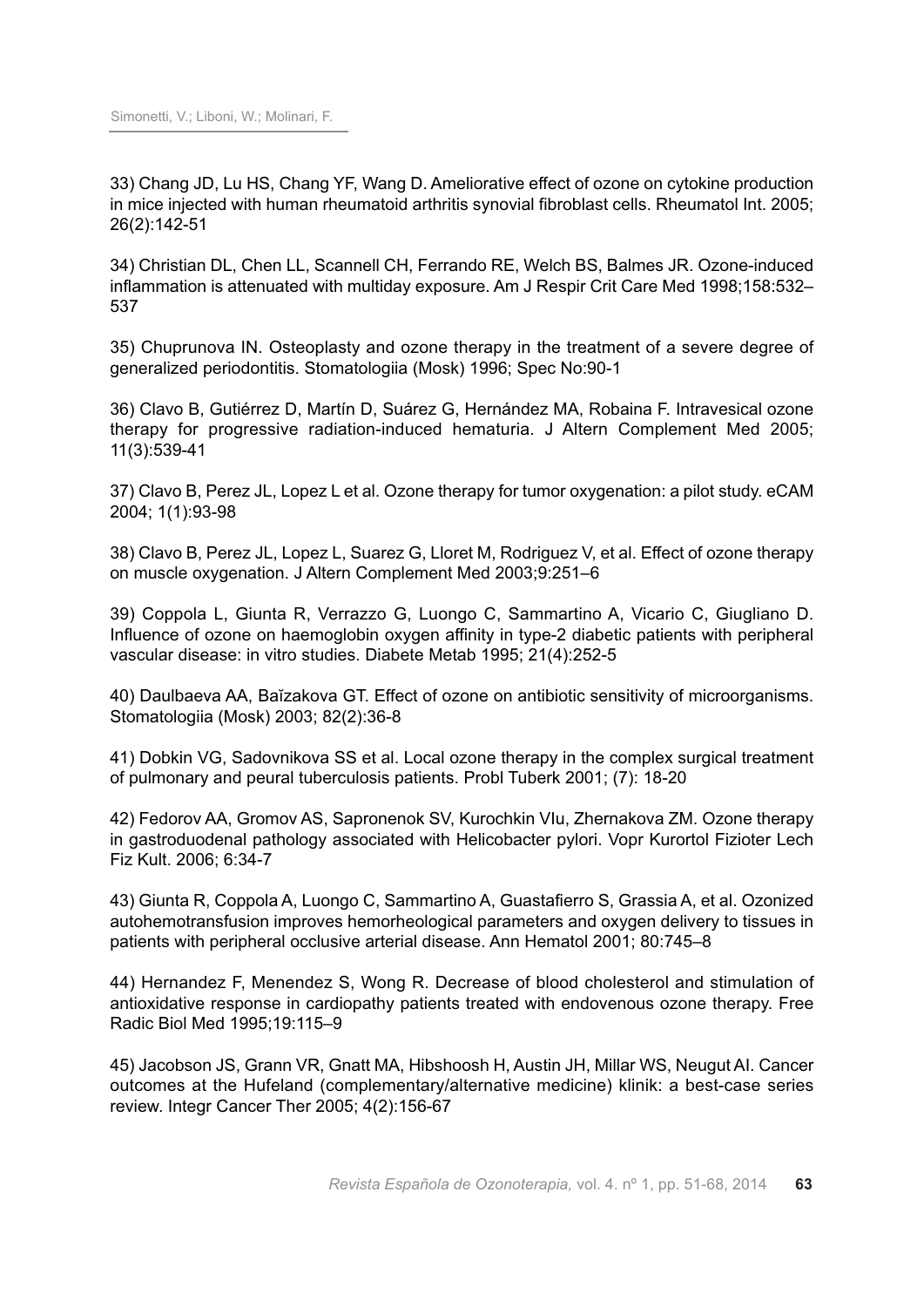46) Kelleher DK, Hummel M, Vaupel P. Lack of tumor oxygenation improvement upon ozone therapy in experimental tumors. Strahlenther Onkol 2000; 176:115

47) Kiniapina ID, Durnovo EA. The efficacy of using ozone in the combined treatment of disseminated odontogenic phlegmons of the maxillofacial area. Stomatologiia (Mosk). 1996;Spec No:60-1

48) Kiriakov VA, Saarkoppel' LM, Zheglova AV. Pathogenetic basis for ozone therapy as a modality to treat vibration disease (literature review). Med Tr Prom Ekol 2006;(5):12-6

49) Kudriavtsev EP, Miroshin SI, Semenov SV, Snigorenko AS, Sidorovich IA. Ozone therapy of diffuse peritonitis in the early postoperative period. Khirurgiia (Mosk) 1997; (3):36-41

50) Kulikov AG, Turova EA, Shcherbina TM, Kisileva OM. Efficacy of different methods of ozone therapy in vascular complications of diabetes mellitus. Vopr Kurortol Fizioter Lech Fiz Kult. 2002; 5:17-20.

51) Lapina IM, Sinel'shchikova IV. Ozone therapy in ophthalmology. Vestn Oftalmol. 1998; 114(6):51-4

52) Leon OS, Menendez S, Merino N, Castillo R, Sam S, Perez L, et al. Ozone oxidative preconditioning: a protection against cellular damage by free radicals. Mediators Inflamm 1998; 7:289–94.

53) Madej P, Plewka A, Janusz A. Ozone Therapy in Induced Endotoxemic Shock. II. The Effect of Ozone Therapy Upon Selected Histochemical Reactions in Organs of Rats in Endo toxemic Shock. Inflammation, 2007

54) Mustafaev EM, Martov AG, Naumov AG, Siniukhin VN, Shakir F, Merinov DS, Amelin AV, Al'bitskaia AIu. The role of ozone therapy in prevention of pyoinflammatory complications after transurethral resection of prostatic adenoma. Urologiia. 2007; 1:18-23, 27.

55) Nedogoda VV, Razvaliaeva OV, Kulikov AG. Effect of ozonotherapy on lipid peroxidation in patients with chronic diffuse liver diseases. Vopr Kurortol Fizioter Lech Fiz Kult 2001; 4:19-21

56) Neroev VV, Zueva MV, Tsapenko IV. Effects of ozone therapy on the functional activity of the retina in patients with involutional central chorioretinal dystrophy. Vestn Oftalmol 2003;119(6):18-21

57) Ohtsuka H, Ogata A, Terasaki N, Koiwa M, Kawamura S. Changes in leukocyte population after ozonated autohemoadministration in cows with inflammatory diseases. J Vet Med Sci 2006; 68(2):175-8

58) Pawlak O, Kaźmierczak H, Kaźmierczak W, Szpoper M. Ozone therapy and pressure-pulse therapy in Ménière's disease. Int Tinnitus J 2004; 10(1):54-7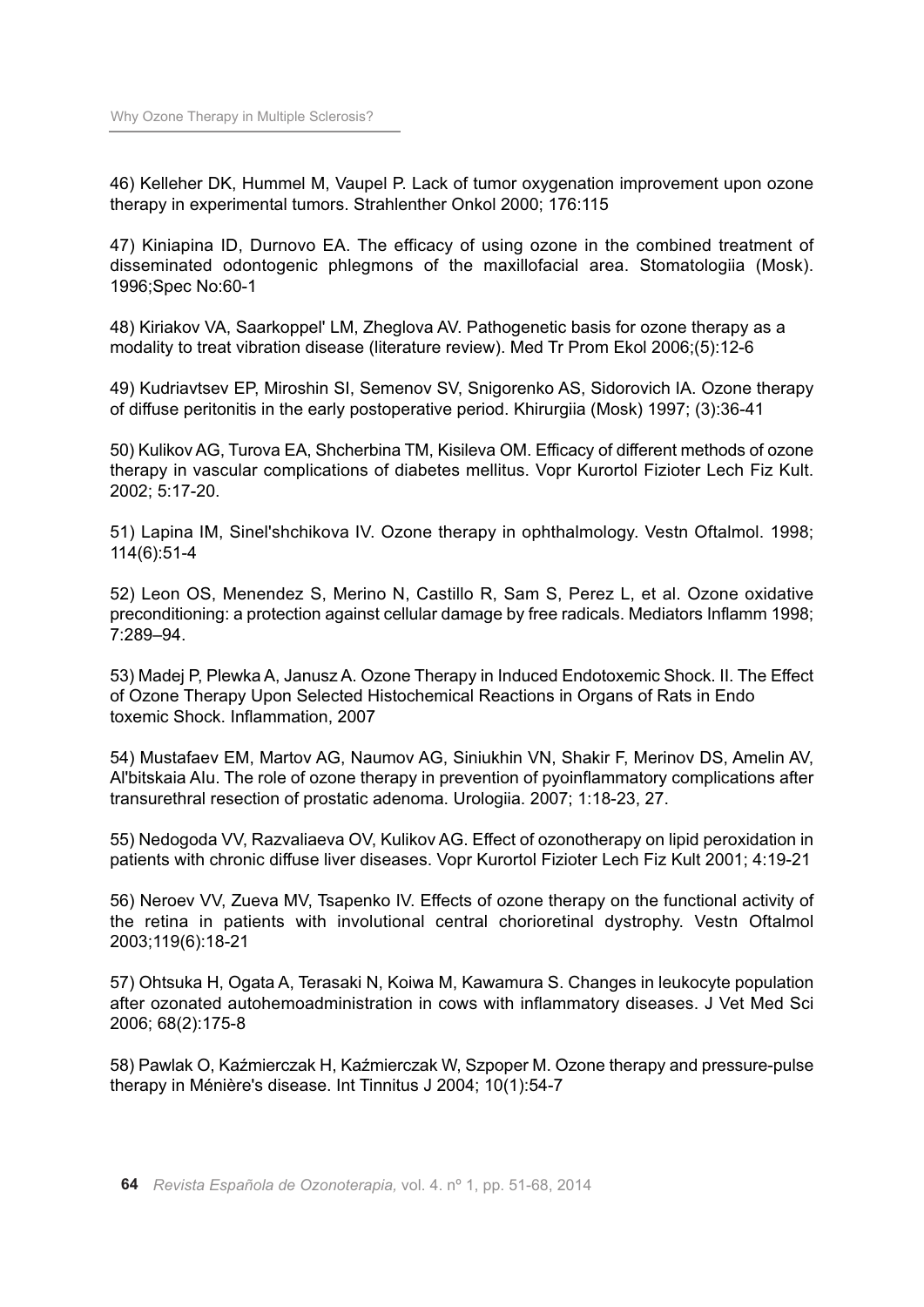59) Peralta C, Leon OS, Xaus C, Prats N, Jalil EC, Planell ES, et al. Protective effect of ozone treatment on the injury associated with hepatic ischemia-reperfusion: antioxidant-prooxidant balance. Free Radic Res 1999; 31:191–6

60) Plopper CG, Duan X, Buckpitt AR, Pinkerton KE. Dose-dependent tolerance to ozone. IV. Site-specific elevation in antioxidant enzymes in the lungs of rats exposed for 90 days or 20 months. Toxicol Appl Pharmacol 1994;127(1):124-31.

61) Romero A, Menendez S, Gomes M, Ley J. La ozonoterapia en los estadios avanzados de la aterosclerosis obliterante. Angiologia 1993;45:146-8

62) Rovira G, Ralindo N. La ozonoterapia en el tratamiento de las ulceras cronicas de las extremidades inferiors. Angiologia 1991;2:47-50

63) Sroczyński J, Antoszewski Z, Matyszczyk B, Krupa G, Rudzki H, Zbrońska H, Skowron J. Clinical assessment of treatment results for atherosclerotic ischemia of the lower extremities with intraarterial ozone injections. Pol Tyg Lek 1992 ;47(42-43):964-6.

64) Sroczyński J, Antoszewski Z, Rudzki H, Matyszczyk B, Kuźniewicz R. Various parameters of lipid metabolism after intra-arterial injections of ozone in patients with ischemia of the lower extremities and diabetes mellitus. Pol Tyg Lek1990; 45(47-48):953-5.

65) Subbotin VM, Zitta DV, Terekhina NA. Prophylaxis of acute postoperative gastroduodenal ulcers at the patients with colorectal cancer. Khirurgiia (Mosk). 2007;3:4-6.

66) Sunnen GV. Hepatitis C and Ozone therapy. Ozone in Medicine,2001

67) Sunnen GV. Possible meccanism of viral inactivation by ozone. Ozone in Medicine,1994

68) Terekhina NA, Zitta DV, Subbotin VM. The activity of adenosinetriphosphatase of erythrocytes in peripheral blood of patients with colorectal cancer. Klin Lab Diagn 2005;5:20-2.

69) Turczyński B, Sroczyński J, Antoszewski Z, Matyszczyk B, Krupa G, Młynarski J, Strugala M. Ozone therapy and viscosity of blood and plasma, distance of intermittent claudication and certain biochemical components in patients with diabetes type II and ischemia of the lower extremities. Pol Tyg Lek 1991; 46(37-39):708-10.

70) Tylicki L, Biedunkiewicz B, Lizakowski S, Skiboeska A, Nieweglowski T, Chamienia A, Debska-Slizien A, Rutkowski B. Blood coagulation unaffected by ozonated autohemotherapy in patients on maintenance hemodialysis. Arch Med Res 2006; 37(8):1034-7.

71) Tylicki L, Biedunkiewicz B, Nieweglowski T, Burakowski S, Rutkowski B. Clinical efficacy of ozonated autohemotherapy in hemodialyzed patients with intermittent claudication: an oxygencontrolled study. Int J Artif Organs 2004; 27(1):29-34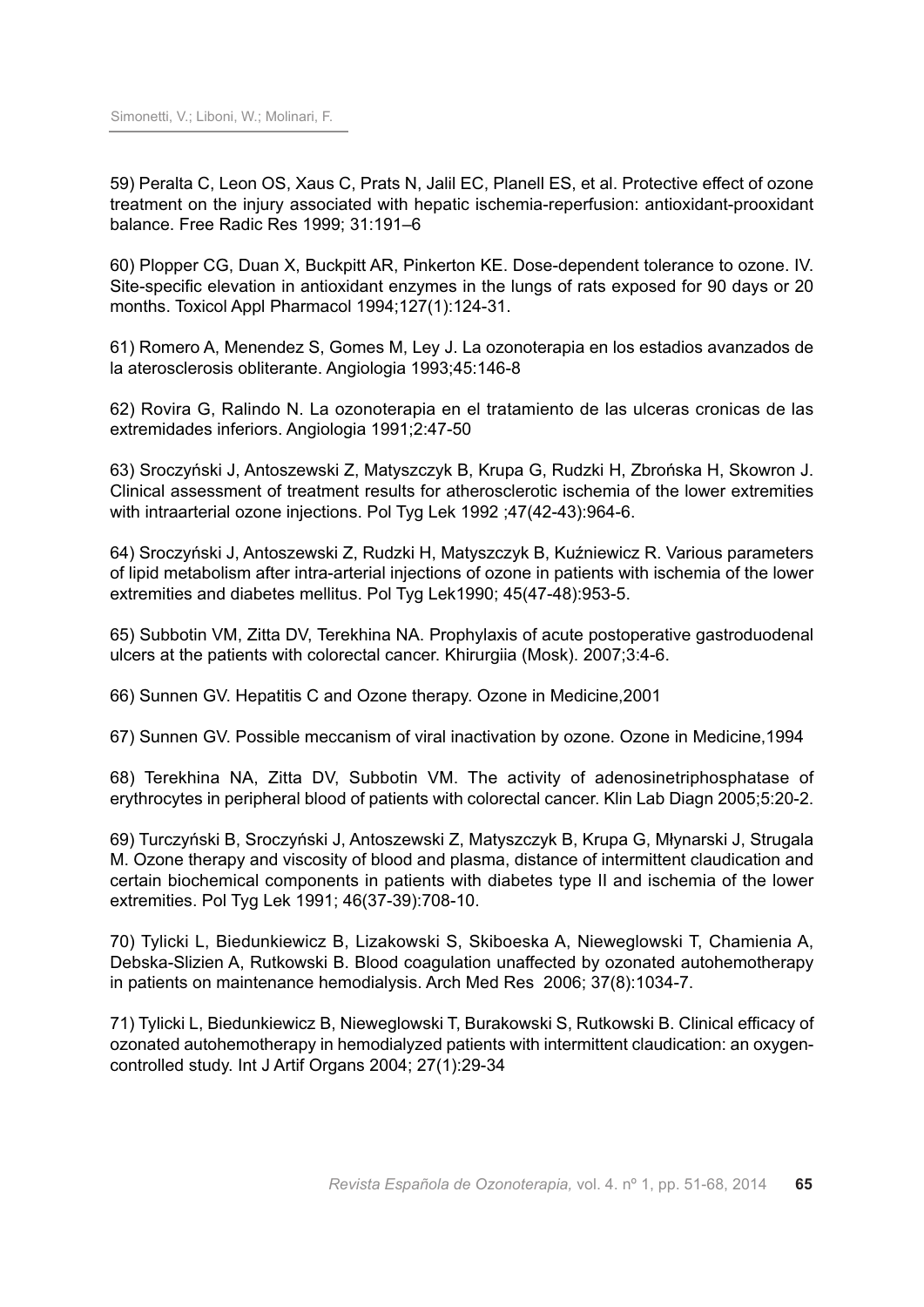72) Tylicki L, Biedunkiewicz B, Nieweglowski T, Chamienia A, et al. Ozonated autohemotherapy in patients on maintenance hemodialysis: influence on lipid profile and endothelium. Artif Organs 2004; 28(2):234-7

73) Tylicki L, Biedunkiewicz B, Nieweglowski T, Grabowska M, Chamienia A, Slizien AD, Rutkowski B. Fistula function and dialysis adequacy during ozonotherapy in chronically hemodialyzed patients. Artif Organs 2004; 28(5):513-7

74) Tylicki L, Biedunkiewicz B, Rachon D, et al. No effects of ozonated autohemotherapy on inflammation response in hemodialyzed patients. Mediators of Inflammation, 2004; 13(5/6):377- 380

75) Tylicki L, Biedunkiewicz B, Rachon D, Hak L, et al. Natural killer cell activity unaffected by ozonated autohemotherapy in patients with end-stage renal disease on maintenance renal replacement therapy. Int J Artif Organs 2004; 27(9):766-71

76) Tylicki L, Niew głowski T, Biedunkiewicz B, Burakowski S, Rutkowski B. Beneficial clinical effects of ozonated autohemotherapy in chronically dialysed patients with atherosclerotic ischemia of the lower limbs--pilot study. Int J Artif Organs 2001; 24(2):79-82.

77) Valacchi G, Bocci V. Studies on the biological effects of ozone: 11. Release of factors from human endothelial cells. Mediators Inflamm 2000; 9:271–6

78) Vasil'ev IT, Markov IN, Mumladze RB, Belopol'skiĭ AA, Vasina TA. The antibacterial and immunocorrective action of ozone therapy in peritonitis. Vestn Khir Im I I Grek 1995; 154(3):56- 60

79) Verazzo G, Coppola L, Luongo C, Sammartino A, Giunta R, Grassia A, Ragone R, Tirelli A. Hyperbaric oxygen, oxygen-ozone therapy, and rheologic parameters of blood in patients with peripheral occlusive arterial disease. Undersea Hyperb Med 1995; 22(1):17-22.

80) Wentworth P Jr, Mc Dunn Je, et al. Evidence for antibody-catalised ozone formation in bacterial killing and inflammation.. Science 2002; 298: 2195-2199

81) Vaziri ND, Dicus M et al. Kidney Int. 2003;63(1):179-85

82) Payr E. Uber Ozonbehandlung in der chirurgie. Munch. Med. Wochenschr 1935;82:220- 291

83) Bollettino d'informazione sui farmaci, n. 2, 2007

84) www.farmaciaonline.it

- 85) European Medicines Agency (EMEA), 5-2006
- 86) Ozone: a new medical drug. Springer 2005;147-148

**66** *Revista Española de Ozonoterapia,* vol. 4. nº 1, pp. 51-68, 2014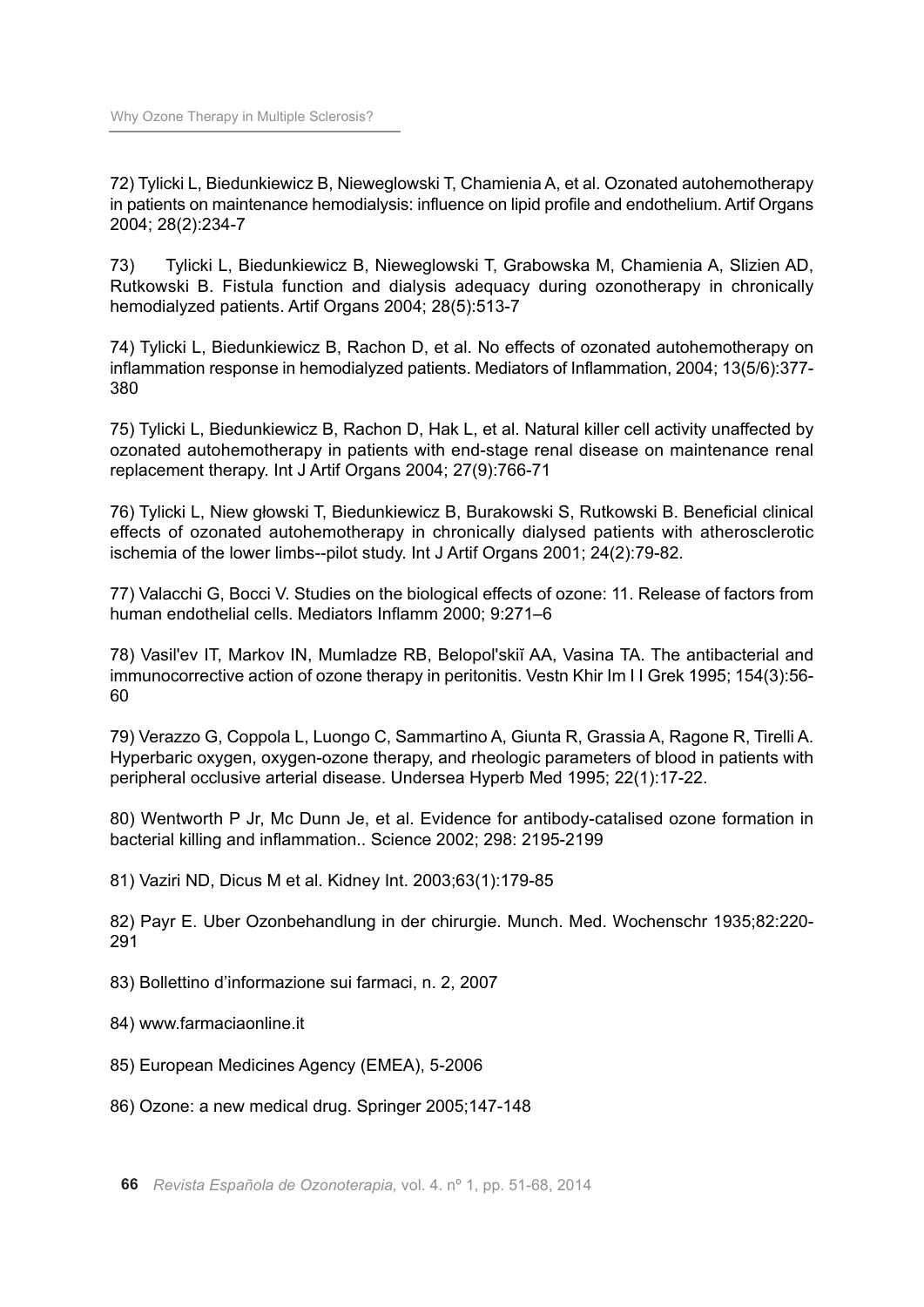87) Mezey E, Key S, Vogelsang G, Szalayova I, Lange GD, Crain B. Transplanted bone marrow generates new neurons in human brains. Proc Natl Acad Sci USA 2003;100(3):1364-9

88) Hafler DA, Compston A, Sawcer S et al. Risk alleles for multiple sclerosis genetics consortium. N Engl J Med 2007; 357

89) Frisullo G et al. Glucocorticoid treatment reduces T-bet and pSTAT1 expression in mononuclear cells from relapsing remitting multiple sclerosis patients. Clinical immunology on line 2007

90) Rogoff K. Il Sole 24 ore 19/08/2007

91) Khan OA, Tselis AC, Kamholz JA, Garbern JY, Lewis RA, Lisak RP. A prospective, openlabel treatment trial to compare the effect of IFN beta-1a (Avonex), IFNbeta-1b (Betaseron), and glatiramer acetate (Copaxone) on the relapse rate in relapsing-remitting multiple sclerosis. Eur J Neurol 2001;8(2):141-148

92) Limmroth V, Malessa R, Zettl UK et al. Quality Assessment in Multiple Sclerosis Therapy (QUASIMS): a comparison of interferon beta therapies for relapsing-remitting multiple sclerosis. J Neurol 2007;254(1):67-77

93) Polman CH et al. A Randomized, Placebo-Controlled Trial of Natalizumab for Relapsing Multiple Sclerosis. N Engl J Med 2006; 354:899-910

94) Rudick RA et al. Natalizumab plus Interferon Beta-1a for Relapsing Multiple Sclerosis. N Engl J Med 2006;354:911-923

95) Lugaresi A, Caporale C, Farina D, Marzoli F, Bonanni L, Muraro PA, De Luca G, Iarlori C, Gambi D. Low-dose oral methotrexate treatment in chronic progressive multiple sclerosis. Neurol Sci 2001;22(2):209-10

96) Gladstone DE, Zamkoff KW, Krupp L et al. High-dose cyclophosphamide for moderate to severe refractory multiple sclerosis. Arch Neurol 2006; 63: 1388-1393

97) Aloisi F et al. Dysregulated Epstein-Barr virus infection in the multiple sclerosis brain. J Exp Med Nov.2007

98) Alvarez-Lafuente R et al. Human herpesvirus-6 and multiple sclerosis: relapsing-remitting versus secondary progressive. Mult Scler 2007; 13:578-583

99) Zamboni P. Chronic cerebrospinal venous insufficiency in patients whit multiple sclerosis. J.Neurol.Neurosurg Psychiatry 2009;80:392-9

100) Yamout B. Extracranial venous stenosis is an unlikely cause of Multiple Sclerosis Mult Scler 2010 Nov.;16:1341